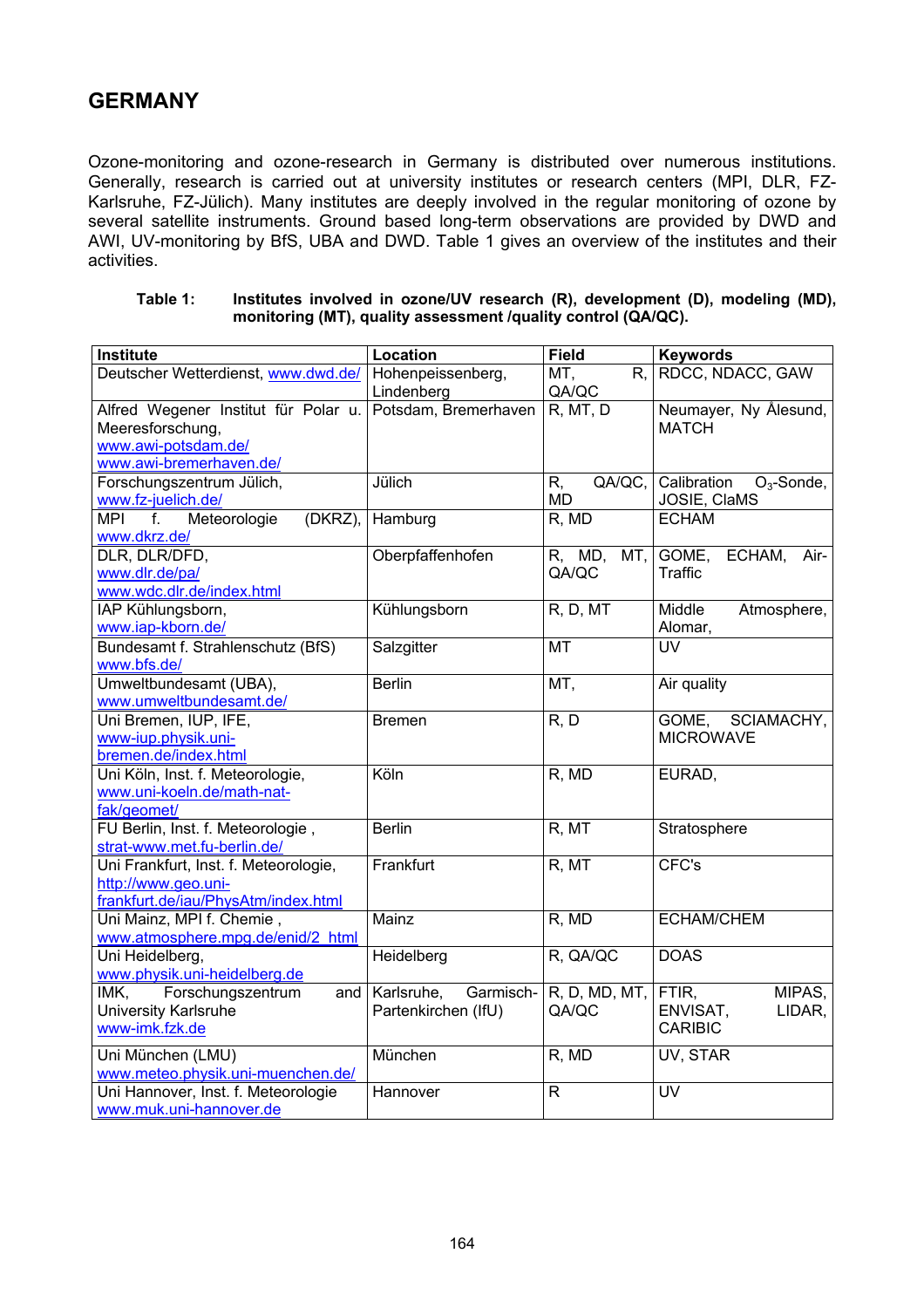# **OBSERVATIONAL ACTIVITIES**

German agencies are heavily involved at various levels in ongoing satellite measurements of ozone. IMK has co-developed the MIPAS instrument onboard ENVISAT, and is routinely deriving atmospheric profiles of ozone, temperature and many chemical compounds from the MIPAS data. IUP Bremen is a leading partner for the SCIAMACHY instrument on ENVISAT, and for GOME and GOME-2, both for instrument and algorithm development and advanced data processing. DLR is providing much of the ground-processing for several satellite missions and also hosts the World Data Centre for Remote Sensing of the Atmosphere (WDC-RSAT).

Germany's Meteorological Service (DWD) is running a comprehensive ground-based measurement program at the Observatories Hohenpeissenberg and Lindenberg, monitoring the ozone vertical distribution and total ozone columns on a regular and long-term basis (Table 2). Special efforts are put into high quality and long-term consistency. The time series cover up to 41 years for column measurements of ozone (Dobson since 1967 and Brewer since 1981) and ozone profile measurements (balloon-sonde since 1967) and 21 years for stratospheric LIDAR observations up to 48km. Data are regularly submitted to the data centers at Toronto, Thessaloniki, NILU, and NDSC. In addition to the observational UV-network of the BfS (Table 2), DWD continues to measure UV-B radiation for research and development purposes.

| <b>Type of observation</b>    | Location              | Org.        | Instrument           | Type/No.                | <b>Start</b> |
|-------------------------------|-----------------------|-------------|----------------------|-------------------------|--------------|
| <b>Total Ozone Column</b>     | Hohenpeissenberg      | <b>DWD</b>  | Dobson               | No. 104, No. 064        | 1967         |
|                               | Hohenpeissenberg      | <b>DWD</b>  | <b>B</b> rewer       | No. 010                 | 1983         |
|                               | Hohenpeissenberg      | <b>DWD</b>  | Microtops            | No. 3128, No. 3785      | 1996         |
|                               | Lindenberg            | <b>DWD</b>  | Dobson               | No. 071                 | 1964         |
|                               | Lindenberg            | <b>DWD</b>  | <b>B</b> rewer       | No. 030, No. 078        | 1987         |
| <b>Calibration</b>            | Hohenpeissenberg      | <b>DWD</b>  | Dobson               | No. 064                 | 1999         |
| <b>Ozone Vertical Profile</b> | Hohenpeissenberg      | <b>DWD</b>  | Ozonsonde            | Brewer-Mast             | 1967         |
|                               | Hohenpeissenberg      | <b>DWD</b>  | LIDAR (Stratosphere) | <b>DIAL</b>             | 1987         |
|                               | <b>Lindenberg</b>     | <b>DWD</b>  | Ozonsonde            | <b>ECC</b> (since 1992) | 1974         |
|                               | Ny Alesund (Svalbard) | <b>AWI</b>  | Ozonsonde            | ECC                     | 1990         |
|                               | Ny Alesund(Svalbard)  | <b>AWI</b>  | <b>LIDAR</b>         | <b>DIAL</b>             | 1991         |
|                               | Neumayer (Antarctica) | <b>AWI</b>  | Ozonsonde            | <b>ECC</b>              | 1992         |
|                               | Garmisch              | <b>FZK</b>  | LIDAR (Troposphere)  | <b>DIAL</b>             | 1988         |
| <b>Calibration</b>            | Jülich                | <b>FZJ</b>  | Ozonsonde            |                         |              |
| UV                            | Garmisch              | <b>FZK</b>  | Bentham DTM 300      |                         | 1994         |
|                               | Hohenpeissenberg      | <b>DWD</b>  | <b>Brewer MK II</b>  | No. 010                 | 1991         |
|                               | Lindenberg            | <b>DWD</b>  | <b>Brewer MK IV</b>  | No. 078                 | 1995         |
|                               | Lindenberg            | <b>DWD</b>  | <b>Brewer MK III</b> | No. 118                 | 1996         |
|                               | Lindenberg            | <b>DWD</b>  | Bentham DM 150       |                         | 2000         |
|                               | <b>Lindenberg</b>     | <b>DWD</b>  | Spectro 320D         |                         | 2002         |
|                               | Dortmund              | <b>BAuA</b> | Bentham DM150        |                         |              |
|                               | Kulmbach              | LfU         | Bentham DM150        |                         |              |
|                               | München               | <b>BfS</b>  | Bentham DM150        |                         | 1993         |
|                               | Langen                | <b>BfS</b>  | Bentham DM150        |                         | 1993         |
|                               | Schauinsland          | <b>BfS</b>  | Bentham DM150        |                         | 1993         |
|                               | Sylt                  | CAU         | Bentham DM300        |                         | 1995         |
|                               | Zingst                | <b>BfS</b>  | Bentham DM150        |                         | 1993         |
|                               | Zugspitze             | <b>FZK</b>  | Bentham DTM300       |                         | 1995         |

| Table 2: | Operational network for long-term measurements of ozone and UV. |
|----------|-----------------------------------------------------------------|
|----------|-----------------------------------------------------------------|

The Alfred Wegener Institute for Polar and Marine Research (AWI) operates two fully equipped polar stations in the Arctic (Koldewey/Ny-Ålesund), and Antarctic (Neumayer) and temporary onboard of RV POLARSTERN. The Neumayer meteorological observatory is a radiation and climate monitoring station and an air chemistry observatory. The new station (Neumayer III) will replace Neumayer II to continue the long-term observations. Since 1992 vertical ozone balloon soundings are part of the regular observations. These measurements continue the sounding record from the former station Georg Forster, beginning in 1985. Measurements of surface radiation as part of a global observation network to detect long-term changes in the Earth's radiation budget and their impacts on climate (BSRN) are included.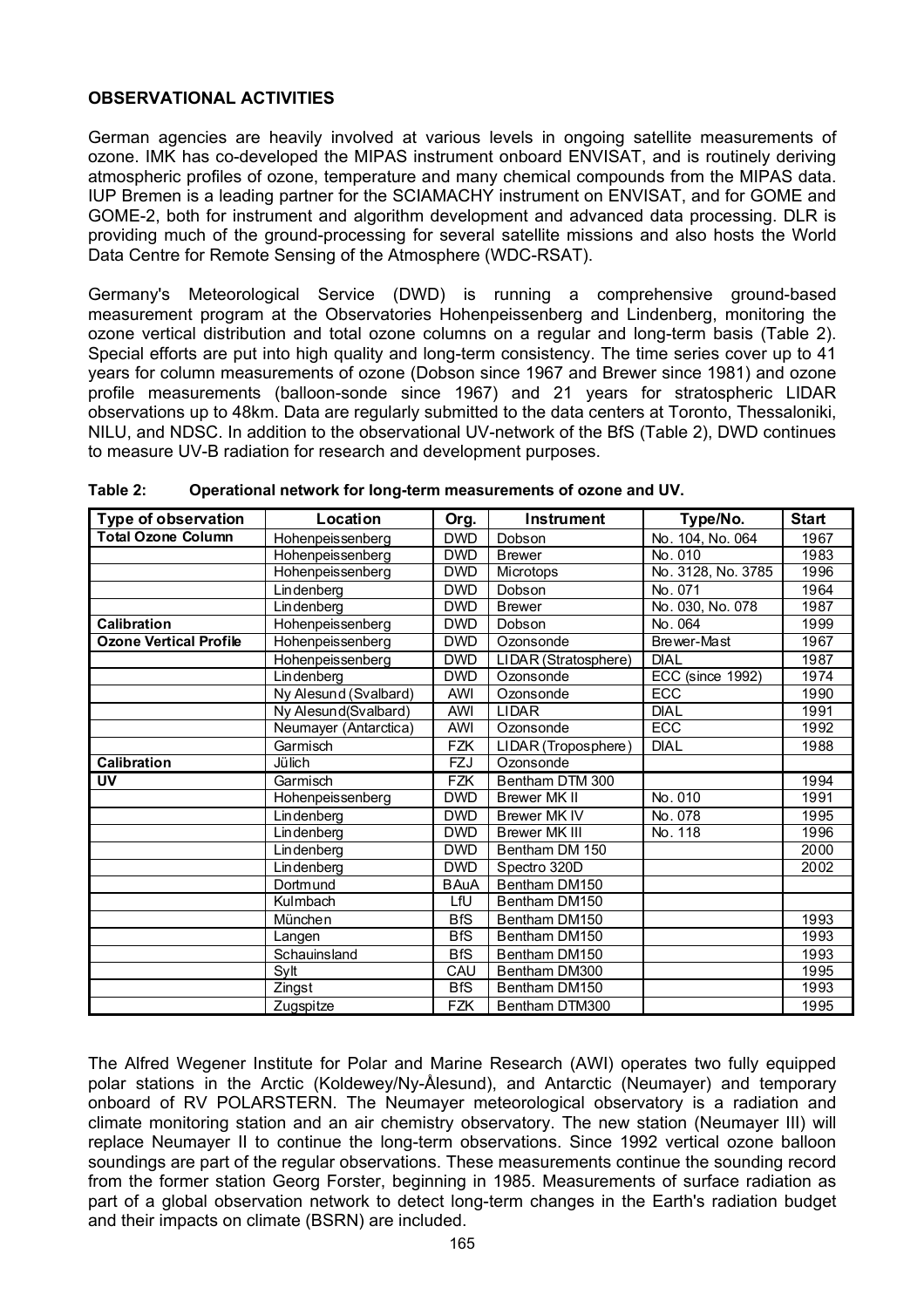The full suite of NDACC measurements are routinely performed at the primary station Koldewey/Spitsbergen. This includes ozone-soundings by ECC-sondes, Lidar, microwave, DOAS, FTIR and UV-spectrometers. In addition, the same radiation measurements as at Neumayer-Station are performed as part of the BSRN.

IMK (Forschungszentrum and University of Karlsruhe) contributes with ground based remote sensing observations by FTIR- and mm-wave spectrometers and LIDAR instruments. With the tropical mm-wave spectrometer station in Merida, Venezuela, 4700 m asl, FZK-sites cover tropical, sub-tropical, mid- and polar latitudes. Within the NDACC, FTIR spectrometers are operated by IMK at Kiruna (Sweden), at Izaña on Tenerife Island (Spain) and at the Zugspitze mountain. Several ozone- and climate-related species have been measured with this technique for about 15 years. The stratospheric aerosol content is monitored since 1976 with a LIDAR which is part of the NDACC at the Garmisch site.

Measurements of ozone and ozone relevant species by IMK have been performed for many years by ground-based, balloon and airborne observations. Since the successful launch of the ENVISAT satellite in 2002, the retrieval of MIPAS-ENVISAT data beyond ESA standard products with the KOPRA-RCP processor developed at IMK provides high quality data sets on a global scale for O3, HNO3, NO, NO2, N2O5, HNO4, ClONO2, ClO, HOCl, COCl2, CFCs, water vapour, atmospheric tracers as N2O, CH4, CO, and SF6, and cloud particle properties of PSCs relevant for the polar ozone loss.

A new container with many new instruments has been developed for measurements on board a passenger aircraft Airbus A340-600 of Deutsche Lufthansa AG. It measures regularly the distribution of ozone and other trace gases in the tropopause region within the CARIBIC project (Civil Aircraft for the Regular Investigation of the atmosphere Based on an Instrument Container) since 2005. This project with many European partners is co-ordinated by Max Planck Institute for Chemistry in Mainz. http://www.caribic-atmospheric.com/

#### **Calibration activities**

The World Calibration Center for Ozone Sondes (WCCOS) at FZ Jülich continues to improve and standardize the quality of ozone-soundings with balloon sondes. Under the auspices of WMO/GAW the Assessment of Standard Operating Procedures for Ozone Sondes (ASOPOS) has been preparing a final document in 2008 with recommendations for standardization of sonde operation.

The Regional Dobson Calibration Centre for WMO RA VI Europe (RDCC-E) at the Meteorological Observatory Hohenpeissenberg (MOHp) in close co-operation with the Solar and Ozone Observatory at Hradec Kralove (SOO-HK, Czech Republic) has been responsible for second level calibration and maintenance service of approximately 30 operational Dobson spectrophotometers in Europe since 1999. Included are the two Dobsons, at the Antarctic stations Halley Bay (British Antarctic Survey BAS) and Vernadsky (Ukraine).

In the past 9 years 18 intercomparisons (15 at MOHp, 2 at LKO, Arosa in Switzerland, and 1 at INTA, El Arenosillo in Spain) were organized, performed and evaluated under the lead management of RDCC-E. Altogether 57 Dobsons, some of them 2 or 3 times, from 21 countries got a complete calibration service. 15 instruments were completely upgraded. RDCC supports the establishment of the Regional Dobson Calibration Centre for WMO RA I Africa, run by the South African Weather Service. SOO-HK provided valuable contributions to the comprehensive RDCC-E tasks like training courses for operators, technical support during campaigns, soft- and hardware developments and free distribution.

## **RESULTS FROM OBSERVATIONS AND ANALYSIS**

The trend measurements at the IMK sites exhibit declining trends of the chlorine reservoirs in the stratosphere since the mid 90ies as a response to the Montréal protocol. In addition, the long-term record of the stratospheric aerosol loading shows that current background levels are still at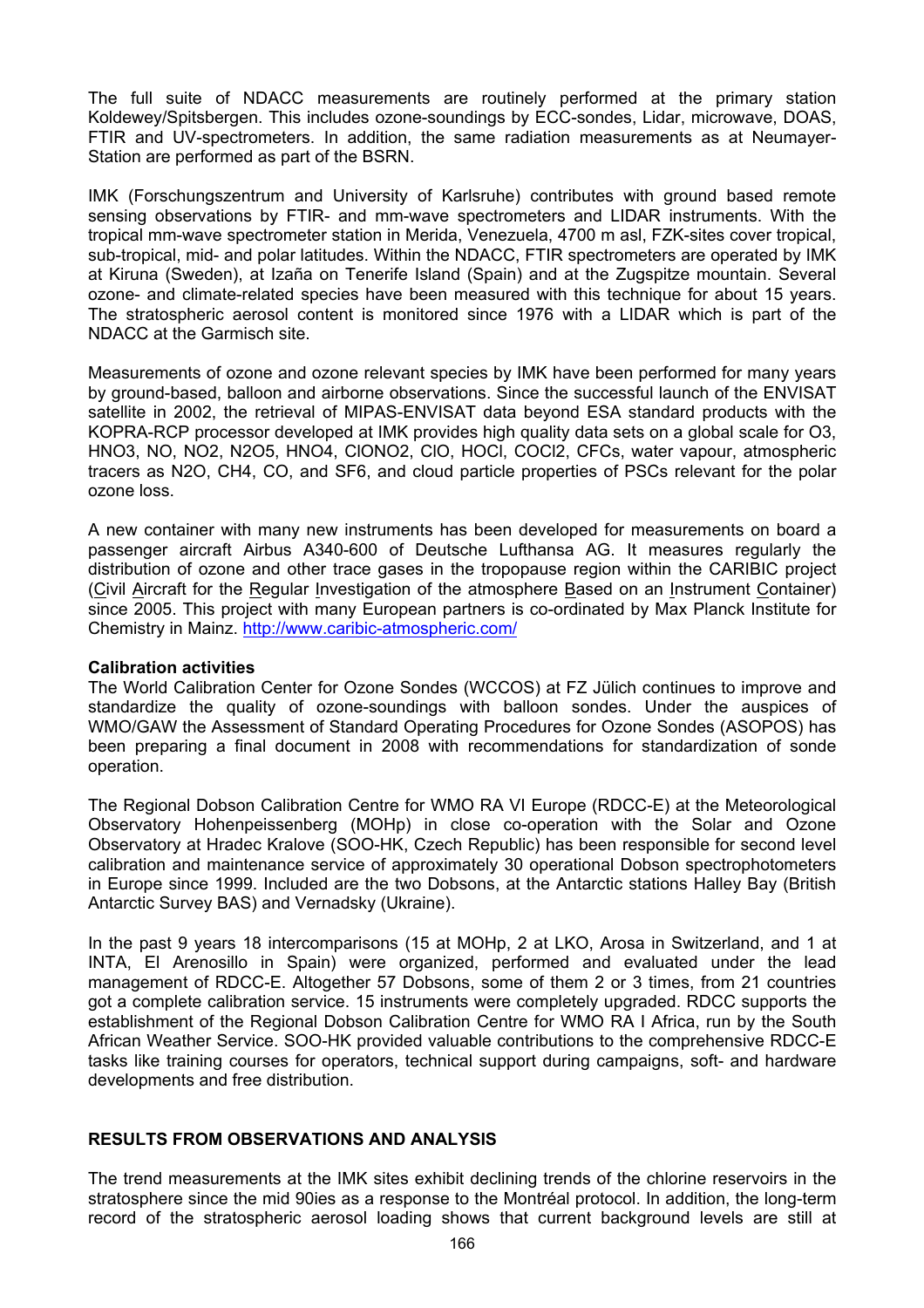historical low values. Trend analyses of the long ozone records at Hohenpeissenberg (Dobson, sonde, lidar) reveal increasing stratospheric ozone since the late nineties of the last century. While the ozone increase in the upper stratosphere can be taken as a first sign of a beginning ozone recovery from man-made chlorine, this is not the case for the total ozone column and for ozone in the lower stratosphere where dynamical factors play a major role in the recently enhanced levels. The strongest recent increase is found at about 14 km (+7.0% per decade for the period 1994- 2007).

# **THEORY, MODELLING, AND OTHER RESEARCH**

State of the art chemistry climate models are used in Germany to simulate and understand the past evolution of the ozone layer, and to predict the future. German activities are well interfaced to international programmes like the SPARC-CCMVAL activity. ECHAM related model development takes place at MPI-Mainz, MPI-Hamburg, FU Berlin, and at DLR. Models have been used to simulate the decadal trends from 1960 to 2020 and have contributed significant results to the IPCC/TEAP report (2005), the WMO Scientific Assessment of Ozone Depletion (2006), Germany was involved in the preparation of the Fourth Assessment Report of IPCC (2007). Beyond a reasonable reproduction of mean parameters and long-term variability characteristics there are many apparent features of episodic similarities between simulation and observation.

Downward-transport of NOx-rich mesospheric air into the polar winter stratosphere and its effect on the stratospheric ozone budget was one of the foci of the MIPAS-Envisat related IMK work. Scientific studies based on the observations of the Arctic and Antarctic winters 2002 to 2004 and the results of several CTMs and CCMs showed that NOx transport from the higher atmosphere, from high latitudes, or locally produced NOx due to solar proton events reduces considerably the stratospheric polar winter ozone which can, under certain circumstances, outweigh the impact of heterogeneous chemistry. One of the major results of MIPAS-ENVISAT with respect to polar ozone loss has been the retrieval of a global picture of PSC occurrence in the Antarctic during the last polar winters and comparison with chemistry-climate model simulations. Balloon-borne observations allowed further analysis of the composition of PSC particles, ground based studies analyzed ozone loss in several winters.

At Forschungszentrum Jülich (FZJ) various research activities related to stratospheric ozone are carried out with special emphasis on model simulations. All these studies significantly improved the knowledge on chemical ozone loss processes especially in the arctic (see 4.3 relevant scientific papers).

A number of studies on the chemistry of the ClO/Cl2 O2 were conducted, based on both laboratory and field observations. Further, the potential impact of ClOx radical complexes on polar stratospheric ozone loss processes was investigated.

Chemical ozone loss was analysed by simulation in chemistry climate models. Observed chemical ozone loss in the Arctic is still not fully reproduced by models, and towards the vortex edge still tends to be underestimated in the Antarctic.

Chemical ozone loss and related processes were deduced from observations for the first time in the Antarctic winter 2003 based on Improved Limb Atmospheric Spectrometer (ILAS)-II observations; both the setup phase of the polar vortex and the conditions in the established vortex were analysed.

The sensitivity of Arctic ozone loss to enhanced stratospheric  $H_2O$  was investigated. Further, strongly enhanced Arctic ozone loss in the years following the eruption of Mt. Pinatubo was deduced; these results are important in view of proposed geo-engineering schemes.

In several studies, the chemical ozone depletion in the Arctic vortex has been reproduced rather successfully with the CLaMS model. Based on these studies CLaMS was also employed to investigate the strength and weaknesses of the Match method to deduce polar ozone loss; ozone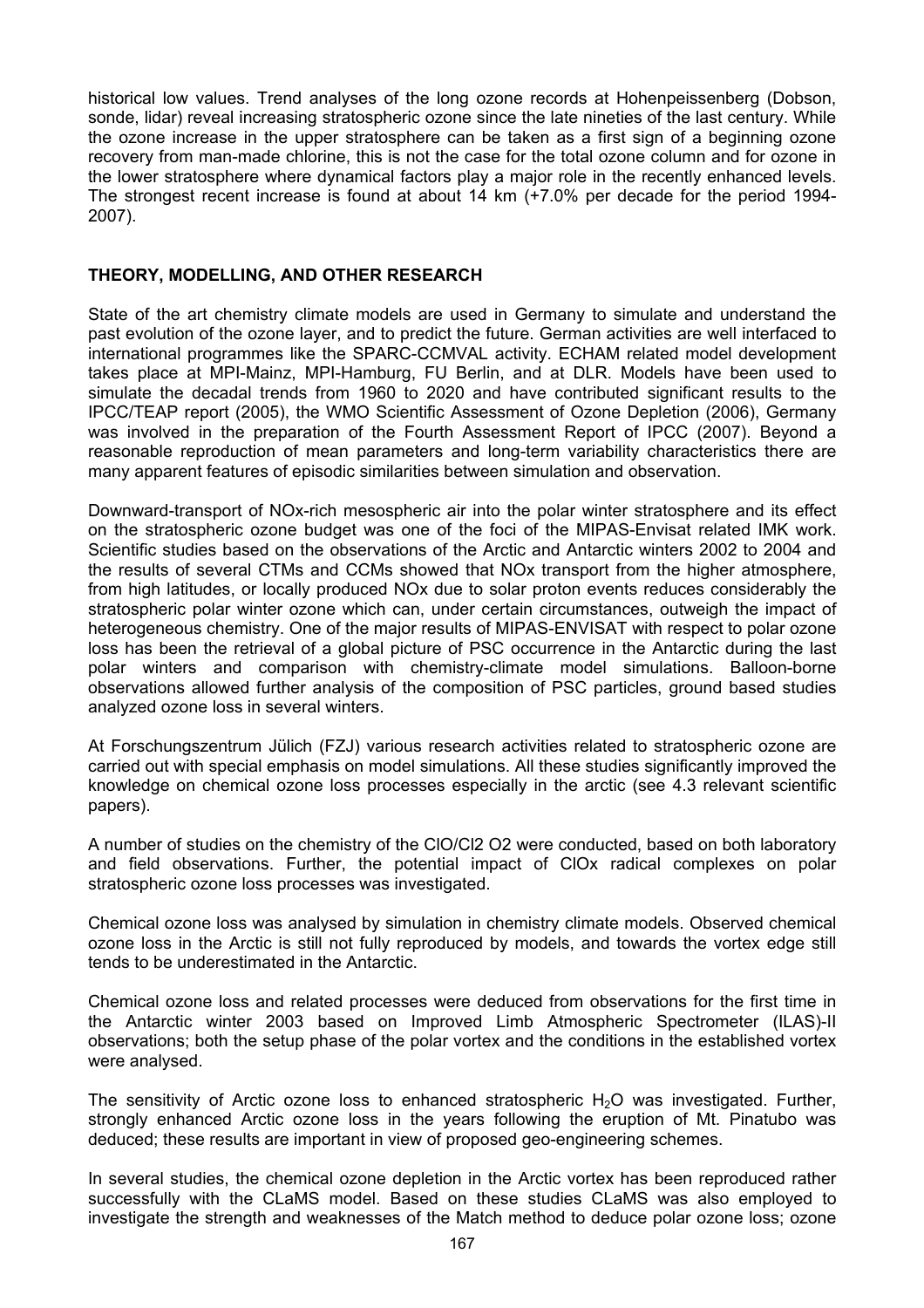loss at lower altitudes seems to be overestimated. Further, a ClaMS study reveals that ozone loss driven by nitrogen oxides and triggered by stratospheric warmings can play a major role.

MATCH campaigns, coordinated by AWI, and funded by the EU and national institutes, have been carried out for more than ten successful years, most recently in the past winter 2007/2008. These campaigns have been instrumental for our current understanding of the chemical ozone loss in the Arctic.

The IUP at the university of Bremen is the PI institute for the SCIAMACHY instrument aboard the ENVISAT satellite. Research is made in the field of ozone and ozone relevant trace gas analysis using Fourier Transform Spectroscopy (FTS) and other methods, aerosol analysis, satellite data retrieval and scientific support including validation for the GOME and SCIAMACHY projects.

The Atmospheric Chemistry Department of the Max Planck Institute for Chemistry in Mainz has a research focus on ozone and the role of radicals in photo-oxidation mechanisms which play a central role in the self-cleansing capacity of the atmosphere. Computer models are developed to simulate the interactions of chemical and meteorological processes, and investigate the influences of atmospheric composition changes on climate.

## **DISSEMINATION OF RESULTS**

The International Council for Science (ICSU) World Data Centre for Remote Sensing of the Atmosphere (WDC-RSAT) is hosted by the Cluster for Applied Remote Sensing at the German Aerospace Centre (DLR-CAF). The primary focus of WDC-RSAT is the provision of data which are primarily gathered from satellite based sensors. Higher level data and information products are also generated from the data through assimilation into numerical models of the atmosphere and of its interaction with the biosphere. Additionally offered is a service contributing to validation of atmospheric measurements through application, for example, of a 3D trajectory model such that satellite data can be better matched with correlative measurements. http://wdc.dlr.de/

#### **Data reporting**

Data from nearly all institutes mentioned above are regularly submitted to the data centers at Toronto, Thessaloniki, NILU and NDACC.

#### **Information to the public**

BfS and DWD provide the public with UV-information including daily forecasts of the UV-index and warnings. The daily UV-forecasts for clear sky and cloudy conditions are available for free on a global scale: <http://orias.dwd.de/promote/index.jsp>

Since 1994 DWD regularly distributes the *Ozonbulletin des Deutschen Wetterdienstes* on current ozone- and UV-issues: http://www.dwd.de/ozonbulletin.

#### **Relevant scientific papers**

- *Blum, U., F. Khosrawi, G. Baumgarten, K. Stebel, R. Müller, and K. H. Fricke: Simultaneous lidar observations of a polar stratospheric cloud on the east and west sides of the Scandinavian mountains and microphysical box model simulations, Ann. Geophysicae, 24, 3267-3277,2006.*
- *Cordero R.R. , Seckmeyer G., Pissulla D., DaSilva L, Labbe F.: Uncertainty evaluation of spectral UV irradiance measurements, Measurement Science & Technology, 19, 045104, 1-15, 2008*
- *Dameris, M.; V. Grewe, M. Ponater, R. Deckert, V. Eyring, F. Mager, S. Matthes, Ch. Schnadt, A. Stenke, B. Steil, Ch. Brühl, M. Giorgetta: Long-term changes and variability in a transient simulation with a chemistry-climate model employing realistic forcing. Atmospheric Chemistry and Physics, 5, S. 2121 – 2145, 2005.*
- *Eyring, V., N. Butchart, D. W. Waugh, H. Akiyoshi, J. Austin, S. Bekki, G. E. Bodeker, B. A. Boville, Ch. Brühl, M. P. Chipperfield, E. Cordero, M. Dameris, M. Deushi, V. E. Fioletov, St. M. Frith, R. R. Garcia, A. Gettelman, M. A. Giorgetta, V. Grewe, L. Jourdain, D. E. Kinnison, E. Mancini, El. Manzini, M. Marchand, D. R. Marsh, T. Nagashima, E. Nielsen, P. A. Newman, St. Pawson, G. Pitari, D. A. Plummer, E. Rozanov, M. Schraner, Th. G. Shepherd, K. Shibata, R. S. Stolarski, H. Struthers, W. Tian, M. Yoshiki: Assessment of temperature, trace species, and ozone in chemistry-climate model*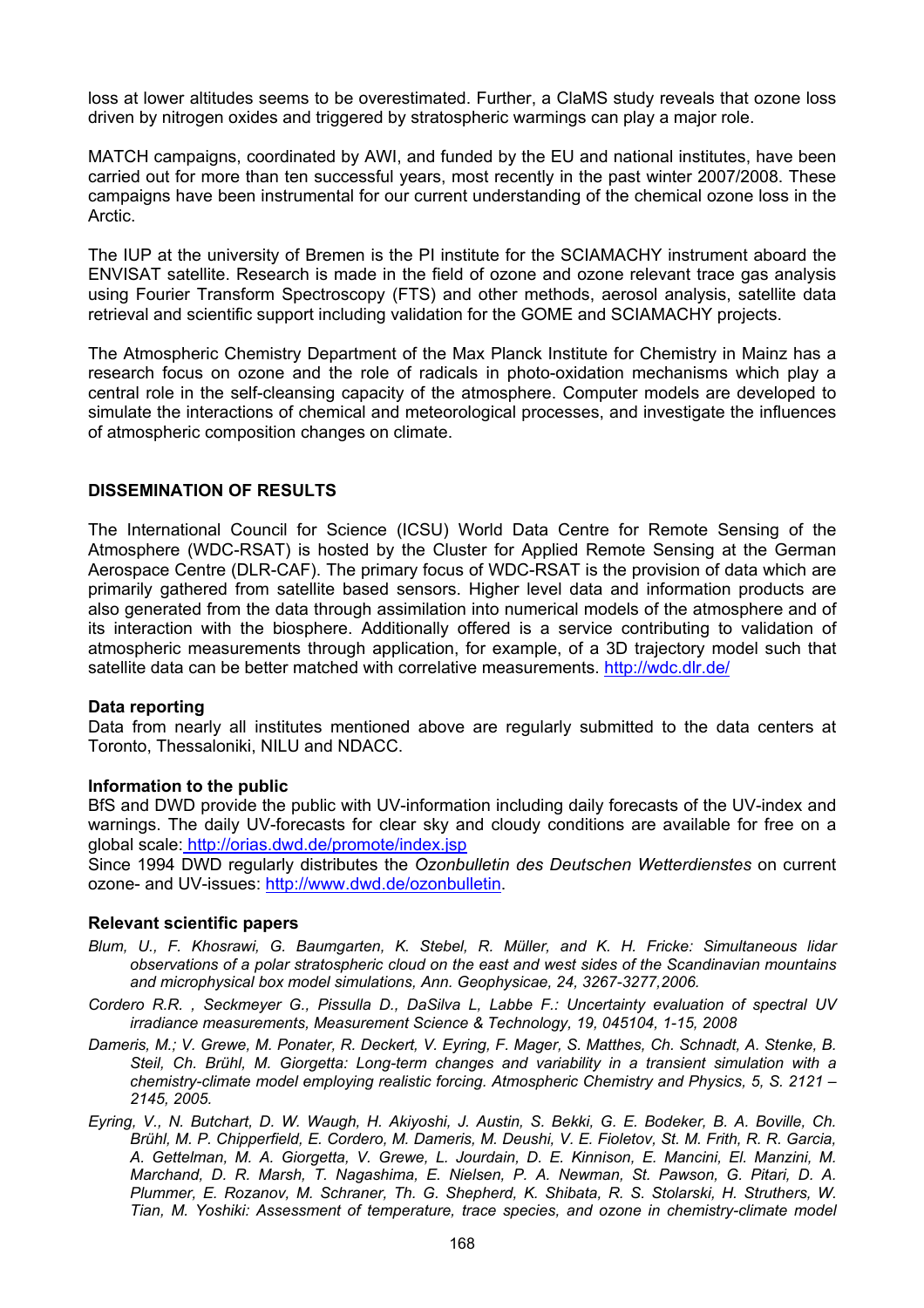*simulations of the recent past. Journal of Geophysical Research, 111, S. D22308, doi: 10.1029/2006JD007327, 2006.* 

- *Feck T., J.-U. Grooß, M. Riese: Sensitivity of Arctic ozone loss to stratospheric H2O, Geophys. Res. Lett., 35, L01803, doi:10.1029/2007GL031334, 2008.*
- *Funke, B., M. López-Puertas, S. Gil-López, T. von Clarmann, G.P. Stiller, H. Fischer, S. Kellmann: Downward transport of upper atmospheric NOx into the polar stratosphere and lower mesosphere during the Antarctic winter 2003 and Arctic winter 2002/2003, J. Geophys. Res., 110, D24308, doi:10.1029/2005JD006463, 2005.*
- *Grooß, J.-U., P. Konopka, and R. Müller: Ozone chemistry during the 2002 Antarctic vortex split, J. Atmos. Sci., 62, pp. 860-870, 2005.*
- *Grooß, J.-U., G. Günther, R. Müller, P. Konopka, S. Bausch, H. Schlager, Ch. Voigt, C.M. Volk, and G.C. Toon: Simulation of denitrification and ozone loss for the Arctic winter 2002/03, Atmos. Chem. Phys., 5, pp. 1437-1448, 2005.*
- *Grooß, J.-U. and R. Müller: Simulation of ozone loss in the Arctic winter 2004/05, Geophys. Res. Lett., 34, L05804, doi: 10.1029/2006GL028901, 2007.*
- *Grooß, J.-U., R. Müller, P. Konopka, H.-M. Steinhorst, A. Engel, T. Möbius, and C. M. Volk: The impact of transport across the polar vortex edge on Match ozone loss estimates, 8, Atmos. Chem. Phys., 565- 578, 2008.*
- *Hobe von, M., J.-U. Grooß, R. Müller, S. Hrechanyy, U. Winkler, and F. Stroh: A Re-evaluation of the ClO/Cl2O2 equilibrium constant based on stratospheric in-situ observations, Atmos. Chem. Phys., 5, pp. 693-702, 2005.*
- *Hobe von, M., A. Ulanovsky, C. M. Volk, J.-U. Grooß, S. Tilmes, P. Konopka, G. Günther, A. Werner, N. Spelten, G. Shur, V. Yushkov, F. Ravegnani, C. Schiller, R. Müller, and F. Stroh: Severe ozone depletion in the cold Arctic winter 2004-05, Geophys. Res. Lett., 33, L17815, doi:10.1029/2006GL026945, 2006.*
- *Hobe von, M., R.J. Salawitch, T. Canty, H. Keller-Rudek, G. Moortgat, J.-U. Grooß, R. Müller, and F. Stroh: Understanding the kinetics of the ClO dimer cycle, Atmos. Chem. Phys., 7, pp. 3055-3069, 2007.*
- *Hobe von, M.: Revisiting Ozone Depletion Science, 318, 1878-1879, 2007.*
- *Höpfner, M., N. Larsen, R. Spang, B.P. Luo, J. Ma, S. H. Svendsen, S. D. Eckermann, B. Knudsen, P. Massoli, F. Cairo, G. Stiller, T. v. Clarmann, H. Fischer: MIPAS detects Antarctic stratospheric belt of NAT PSCs caused by mountain waves, Atmos. Chem. Phys., 6, 1221-1230, 2006.*
- *Jackman, C.H., D.R. Marsh, F.M. Vitt, R.R. Garcia, E.L. Fleming,G.J. Labow, C.E. Randall, M. López-Puertas, B. Funke, T. von Clarmann, and G.P. Stiller: Short- and medium-term atmospheric constituent effects of very large solar proton events, Atmos. Chem. Phys., 8, 765-785, 2008.*
- *J'anosi, I. M. and R. Müller: Empirical mode decomposition and correlation properties of long daily ozone records, Phys. Rev. E, 71, 056126, 2005.*
- *Khosrawi, F., J.-U. Grooß, R. Müller, P. Konopka, W. Kouker, R. Ruhnke, Th. Reddmann, and M. Riese: Intercomparison between Lagrangian and Eulerian simulations of the development of mid-latitude streamers as observed by CRISTA, Atmos. Chem. Phys., 5, pp. 85-95, 2005.*
- *Khosrawi, F., R. Müller, M. H. Proffitt, and H. Nakajima: Monthly averages of nitrous oxide and ozone for the Northern and Southern Hemisphere high latitudes: A "1-year climatology" derived from ILAS/ILAS-II observations, J. Geophys. Res., 111, D11S11, doi:10.1029/2005JD006384, 2006.*
- *Kiss, P., R. Müller, and I. M. J'anosi: Long-range correlations of extrapolar total ozone are determined by the global atmospheric circulation, Nonlin. Processes Geophys., 14, pp. 435-442, 2007.*
- *Koepke, P. and M. Mech, , UV radiation on arbitrarily oriented surfaces: Variation with atmospheric and ground properties, Theor. Appl. Climatol., 81, 25 – 32, 2005.*
- *Konopka, P., J.-U. Grooß, K.W. Hoppel, H.-M. Steinhorst, and R. Müller: Mixing and chemical ozone loss during and after the Antarctic polar vortex major warming in September 2002, J. Atmos. Sci., 62, pp. 848-859, 2005.*
- *Konopka,P., R. Spang, G. Günther, R. Müller, D. S. McKenna, D. Offermann, and M. Riese: How homogeneous and isotropic is stratospheric mixing? Comparison of CRISTA-1 observations with transport studies based on the Chemical Lagrangian Model of the Stratosphere (CLaMS), Q. J. R. Meteorol. Soc., 131, pp. 565-579, 2005.*
- *Konopka, P., A. Engel, B. Funke, R. Müller, J.-U. Grooß, G.ünther, Th. Wetter, G. Stiller, Th. von Clarmann, N. Glatthor, H. Oelhaf, G. Wetzel, M. L'opez-Puertas, M. Pirre, N. Huret, and M. Riese: Ozone loss driven by nitrogen oxides and triggered by stratospheric warmings can outweigh the effect of halogens J. Geophys. Res., 112, D05105, doi: 10.1029/2006JD007064, 2007.*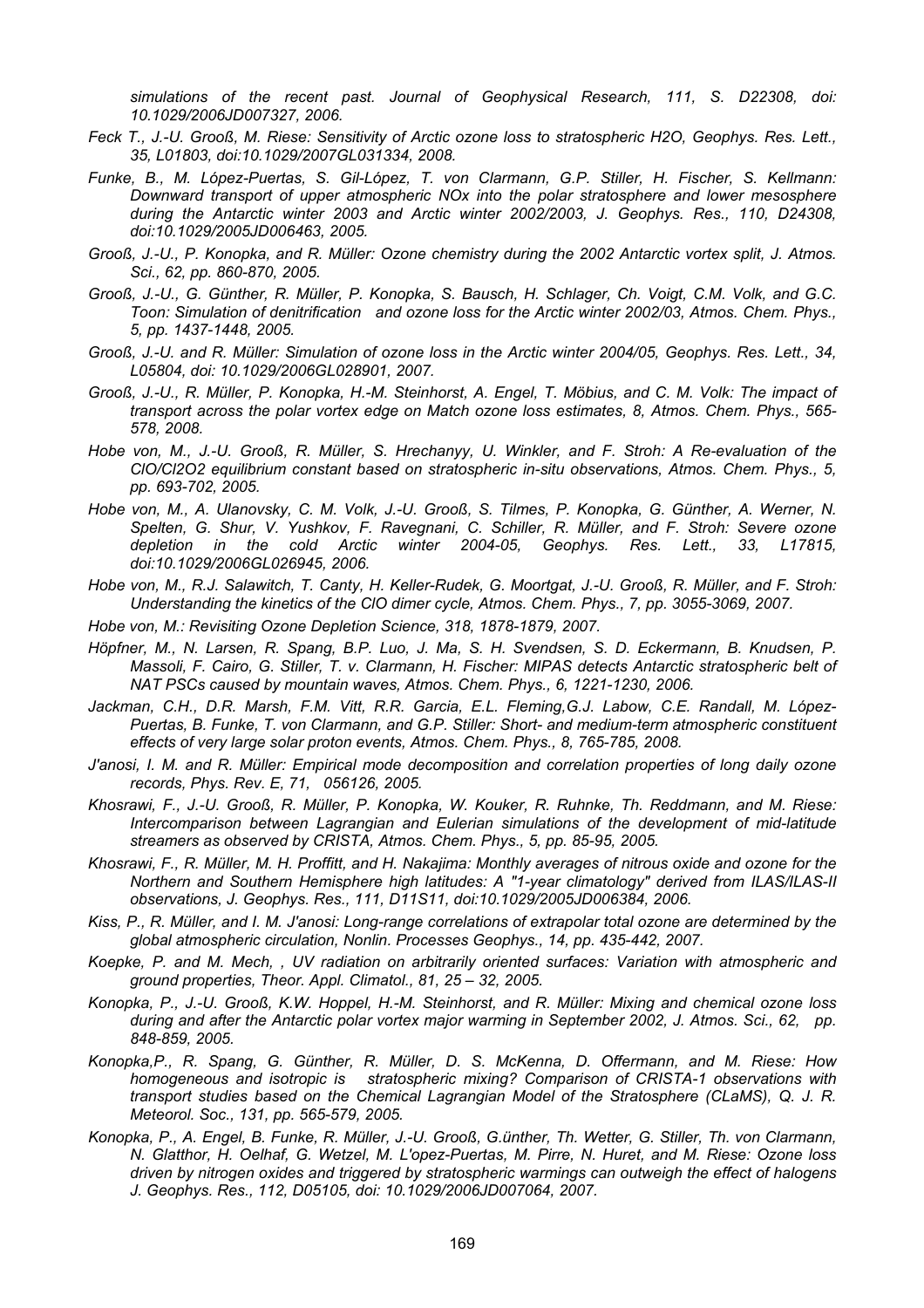- *Lemmen, C., R. Müller, P. Konopka, and M. Dameris: Critique of the tracer-tracer correlation technique and its potential to analyze polar ozone loss in chemistry-climate models, J. Geophys. Res., 111, D18307, doi:10.1029/2006JD007298, 2006.*
- *Lemmen, C., M. Dameris, R. Müller, and M. Riese: Chemical ozone loss in a chemistry-climate model from 1960 to 1999, Geophys. Res. Lett., 33, L15820, doi: 10.1029/2006GL026939, 2006.*
- *Müller, R., S. Tilmes, P. Konopka, J.-U. Grooß, and H.-J. Jost: Impact of mixing and chemical change on ozone-tracer relations in the polar vortex, Atmos. Chem. Phys., 5, pp. 3139-3151, SRef-ID: 1680- 7324/acp/2005-5-3139, 2005.*
- *Müller, R., S. Tilmes, J.-U. Grooß, A. Engel, H. Oelhaf, G. Wetzel, N. Huret, M. Pirre, V. Catoire, G. Toon and H. Nakajima: Impact of mesospheric intrusions on ozone-tracer relations in the stratospheric polar vortex, J. Geophys. Res., 112, D23307, doi: 10.1029/2006JD008315, 2007.*
- *Müller, R., J.-U. Grooß, C. Lemmen, D. Heinze, M. Dameris, and G. Bodeker: Simple measures of ozone*  depletion in the polar stratosphere, 8, Atmos. Chem. Phys., 251-264, 2008.
- *Pfeifer, M., P. Koepke and J. Reuder, , Effects of altitude and aerosol on UV radiation, J. Geophys. Res., D01203, doi:10.1029/2005JD006444, 2006.*
- *Plenge, J., S. Kühl, B. Vogel, R. Müller, F. Stroh, M. von Hobe, R. Flesch, and E. Rühl: Bond strength of chlorine peroxide, J. Phys. Chem., 109, pp. 6730-6734, 2005.*
- *Seckmeyer G., Pissulla D., Glandorf M, Henriques D., Johnsen B., Webb A.R., Siani A-M, Bais A., Kjeldstad B., Brogniez C., Lenoble J., Gardiner B., Kirsch P., Koskela T., Kaurola J., Uhlmann B., Slaper H., Outer P., Janouch M., Werle P., Groebner J., Mayer B., Casiniere A., Simic S., Carvalho F.: Variability of UV irradiance in Europe, Photochemistry&Photobiology, 84: 172–179, 2008*
- *Steinbrecht, W., H. Claude, F. Schönenborn, U. Leiterer, H. Dier, E. Lanzinger, Pressure and Temperature Differences between Vaisala RS80 and RS92 Radiosonde-Systems, J. Atmos. Ocean. Tech., in press.*
- *Steinbrecht, W., H. Claude, F. Schönenborn, I.S. McDermid, T. Leblanc, S. Godin, T. Song, D.P.J. Swart, Y.J. Meijer, G.E. Bodeker, B.J. Connor, N. Kämpfer, K. Hocke, Y. Calisesi, N. Schneider, J. de la Noë, A.D. Parrish, I.S. Boyd, C. Brühl, B. Steil, M.A. Giorgetta, E. Manzini, L.W. Thomason, J.M. Zawodny, M.P. McCormick, J.M. Russell III, P.K. Bhartia, R.S. Stolarski, and S.M. Hollandsworth-Frith: Long-Term Evolution of Upper Stratospheric Ozone at Selected Stations of the Network for the Detection of Stratospheric Change (NDSC) J. Geophys. Res. 111, D10308, doi: 10.1029/2005JD006454, 2006.*
- *Steinhorst, H., P. Konopka, G. Günther, and R. Müller: How permeable is the edge of the Arctic vortex Model studies of winter 1999-2000. J. Geophys. Res., 110, D06105, doi:10.1029/2004JD005268, 2005*
- *Tilmes, S., R. Müller, J.-U. Grooß, R. Spang, T. Sugita, H. Nakajima, and Y. Sasano: Chemical ozone loss and related processes in the Antarctic winter 2003 based on Improved Limb Atmospheric Spectrometer (ILAS)-II observations, J. Geophys. Res., 111, D11S12, doi: 10.1029/2005JD006260, 2006.*
- *Tilmes, S., R. Müller, J.-U. Grooß, H. Nakajima, and Y. Sasano: Development of tracer relations and chemical ozone loss during the setup phase of the polar vortex, J. Geophys. Res., 111, D24S90, doi: 10.1029/2005JD006726, 2006.*
- *Tilmes, S., R. Müller, A. Engel, M. Rex, and J.M. Russell III: Chemical ozone loss in the Arctic and Antarctic stratosphere between 1992 and 2005, Geophys. Res. Lett., 33, L20812, doi: 10.1029/2006GL026925, 2006.*
- *Tilmes, S., D. E. Kinnison, R. Müller, F. Sassi, D. R. Marsh, B. A. Boville, and R. R. Garcia: Evaluation of heterogeneous processes in the polar lower stratosphere in the Whole Atmosphere Community Climate Model, J. Geophys. Res., 112, D24301, doi: 10.1029/2006JD008334, 2007.*
- *Tilmes, S., R. Müller, R.J. Salawitch, U. Schmidt, C. R. Webster, H. Oelhaf, and J. M. Russell III: Chemical ozone loss in the Arctic winter 1991-92, Atmos. Chem. Phys., accepted, 2008.*
- *Vogel, B., R. Müller, A. Engel, J.-U. Grooß, D. Toohey, Th. Woyke, and F. Stroh: Midlatitude ClO during the maximum atmospheric chlorine burden: In situ balloon measurements and model simulations, Atmos. Chem. Phys., 5, pp. 1623-1638, 2005.*
- *Vogel, B., W. Feng, M. Streibel, and R. Müller: The potential impact of ClOx radical complexes on polar stratospheric ozone loss processes, Atmos. Chem. Phys., 6, pp. 3099-3114, SRef-ID: 1680- 7324/acp/2006-6-3099, 2006.*
- *Vogel, B., P. Konopka, J.-U. Grooß, R. Müller, B. Funke, M. López-Puertas, T. Reddmann, G. Stiller, T. von Clarmann, and M. Riese, Model simulations of stratospheric ozone loss caused by enhanced mesospheric NOx during Arctic winter 2003/2004, Atmos. Chem. Phys. Discuss., 8, 4911-4947, 2008.*
- *Wuttke S., Seckmeyer G., Koenig-Langlo G.: Measurements of spectral snow albedo at Neumayer, Antarctica, Annales Geophysicae, 24, 7-21. SREF: 1432-0576/ag/2006-24-7, 2006*